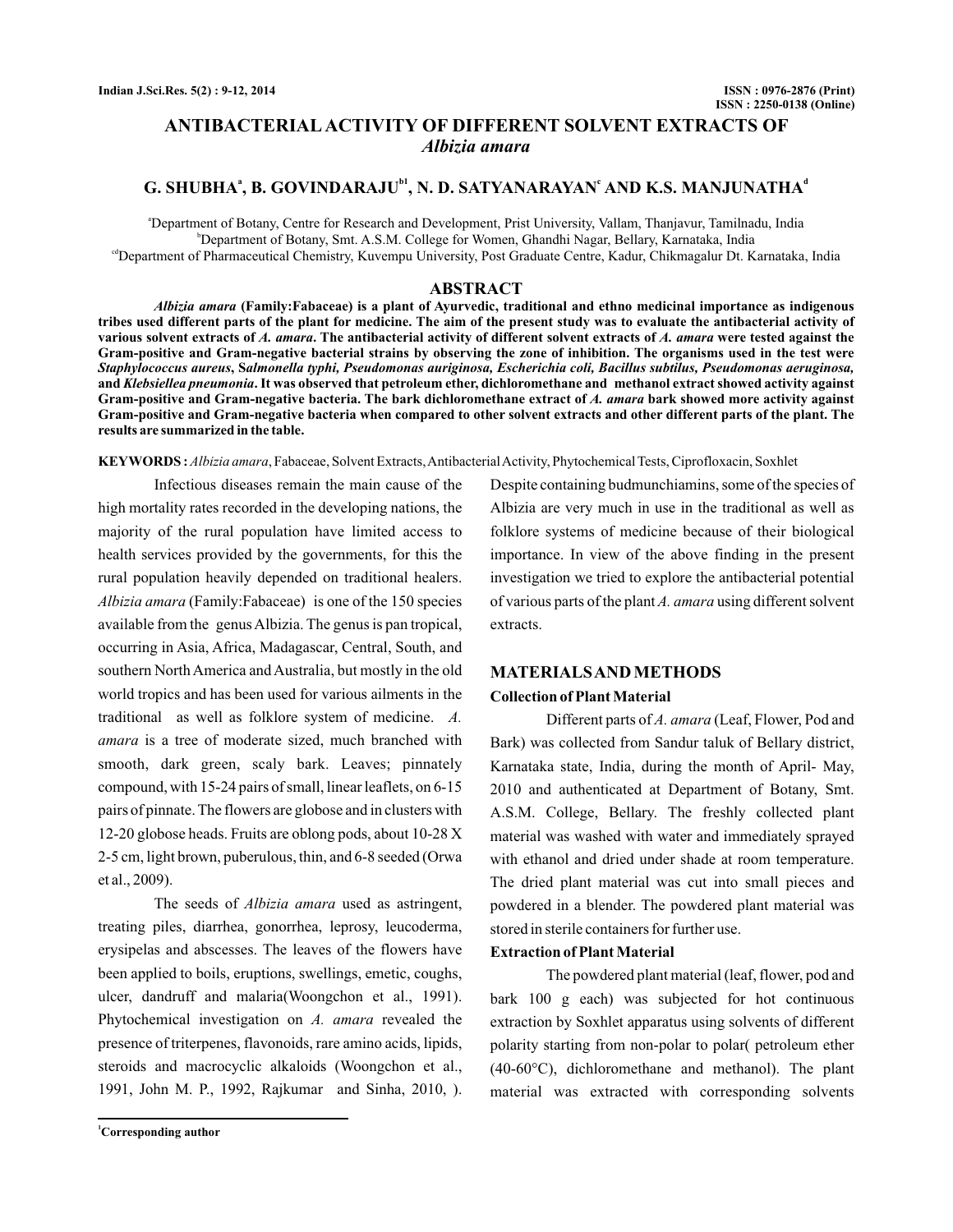successively for about 48 hours each. After complete extraction the solvents were removed using a buchi type solvent evaporator under reduced pressure and controlled temperature. The petroleum ether extract yielded 1.5, 1.2, 1, and 2g , dichloromethane extract yielded 1.7, 1, 1, and 1.5 g and the methanol extract yielded 4, 3, 3 and 7 g respectively for leaf, flower, pod and the bark. The extracts were stored in freezer of -10°C until further use.

# **PhytochemicalAnalysis**

The crude samples were subjected to phytochemical screening for the presence of amino acids, proteins, anthroquinones, saponins, triterpenoids, flavonoids, carbohydrates, alkaloids, phytosterols, glycosidal sugars, tannins, phenols and flavonoids using the method of (Khandelwal, 2007). The extracted samples were stirred with diluted HCl and filtered. This filtrate was tested carefully and used for compound analysis. In this alkaloids (Mayer's test), carbohydrates and glycosides (Molish test), saponins (Chloroform and  $H_2SO_4$  test), protein and amino acid (Millon's test), phytosterols (Libermann-Burchard's test), phenolic compound and tannin (ferric chloride test and lead acetate test) were carried out.

# **AntibacterialActivity**

The in vitro antibacterial activity of all the extracts of A. amara (100 mg/0.1 ml) was carried out against 24 hrs

culture of some selected Gram-positive ( *Staphylococcus* aureus, Bacillus subtilus, Streptococcus haemolytius) and Gram-negative ( *Salmonella typhi, Escherichia coli,* ) *Pseudomonas aeruginosa, Klebsiella pneumoniae* bacterial strains. The anti-microbial activity was performed by cup-plate diffusion method (Saundane et. al., 1998). Nutrient agar was used to culture the bacteria. The size of the cup was 8 mm in diameter. The cups were filled with 100 micro litres of the extract of A. amara. For comparison the standard drugs ciprofloxacin and gentamycin (10 micro grams/0.1 ml of distilled water) was used. The petridishes used for anti-bacterial screening were incubated at 37± 0.5º C for 24 hours. The activity was measured in terms of inhibitory zones appearing around the cups.

# **RESULTSAND DISCUSSION**

# **Phytochemical Investigation**

The results of qualitative analysis of phytochemical present in the petroleum ether (40-60°C), dichloromethane and methanol extracts of A. amara were presented in [Table 1]. From the results we came to know that the leaf extract of A. amara showed positive test for steroids, glycosides, alkaloids, terpenes, saponins and flavonoids. The flower extract showed positive test for steroids, glycosides, alkaloids, terpenes, saponins and

| SI.<br>No.      | Part<br>used/Solvent               | Alk                      | <b>Std</b>               | Carb                     | Tan                      | Fla                      | Gly                      | Sap            | Phe                      | Oils<br>and fats |
|-----------------|------------------------------------|--------------------------|--------------------------|--------------------------|--------------------------|--------------------------|--------------------------|----------------|--------------------------|------------------|
|                 | Leaf PE                            |                          |                          |                          |                          |                          |                          |                |                          |                  |
|                 |                                    | $\overline{\phantom{a}}$ | $\ddot{}$                |                          | $\overline{\phantom{0}}$ | $\overline{\phantom{0}}$ | $\overline{\phantom{a}}$ |                | $\overline{\phantom{0}}$ | $\ddot{}$        |
| 2               | <b>Leaf</b> CHCl <sub>3</sub>      | $\overline{\phantom{a}}$ | $\ddot{}$                | $\overline{\phantom{0}}$ | $\overline{\phantom{a}}$ | $\overline{\phantom{0}}$ | $\overline{\phantom{a}}$ |                | $\overline{\phantom{a}}$ | $\ddot{}$        |
| 3               | Leaf MeOH                          | $\ddot{}$                | $\overline{\phantom{0}}$ | $+$                      | $\ddot{}$                | $+$                      | $\ddot{}$                | -              | $+$                      | $\ddot{}$        |
| $\overline{4}$  | Flower PE                          | $\overline{\phantom{a}}$ | $+$                      | $\overline{\phantom{0}}$ | $\overline{\phantom{0}}$ | $\overline{\phantom{0}}$ | $\overline{\phantom{a}}$ |                | $\overline{\phantom{0}}$ | $\ddot{}$        |
| 5               | CHC <sub>13</sub><br><b>Flower</b> | $\ddot{}$                | $\ddot{}$                | $\overline{\phantom{0}}$ | $\overline{\phantom{0}}$ | $\overline{\phantom{0}}$ | $\overline{\phantom{0}}$ |                | $\overline{\phantom{0}}$ | $+$              |
| 6               | MeOH<br><b>Flower</b>              | $\ddot{}$                | $\overline{\phantom{0}}$ | $+$                      | $\ddot{}$                | $\ddot{}$                | $+$                      |                | $\ddot{}$                | $\ddot{}$        |
| $7\phantom{.0}$ | Pod PE                             | $\overline{\phantom{a}}$ | $\ddot{}$                | $\overline{\phantom{a}}$ | $\overline{\phantom{0}}$ | $\overline{\phantom{0}}$ | $\overline{\phantom{a}}$ |                | $\overline{\phantom{0}}$ | $\ddot{}$        |
| 8               | Pod CHCl <sub>3</sub>              | $\overline{\phantom{a}}$ | $\ddot{}$                | -                        | $\overline{\phantom{0}}$ | $\overline{\phantom{0}}$ | $\overline{\phantom{a}}$ | -              | $\overline{\phantom{a}}$ | $+$              |
| 9               | Pod MeOH                           | $\overline{\phantom{a}}$ | $\ddot{}$                | $+$                      | $\ddot{}$                | $+$                      | $+$                      | -              | $\ddot{}$                | $\ddot{}$        |
| 10              | Bark PE                            | $\overline{\phantom{0}}$ | $\ddot{}$                | $\overline{\phantom{0}}$ | $\overline{\phantom{0}}$ | $\overline{a}$           | $\overline{\phantom{0}}$ |                | $\overline{\phantom{0}}$ |                  |
| 11              | Bark CHCl <sub>3</sub>             | $\overline{\phantom{a}}$ | $\ddot{}$                | $\overline{\phantom{0}}$ | $\overline{\phantom{0}}$ | $\overline{\phantom{0}}$ | $\overline{\phantom{a}}$ |                | $\overline{\phantom{a}}$ | -                |
| 12              | Bark MeOH                          | $\ddot{}$                |                          | $+$                      | $\ddot{}$                | $\ddot{}$                | $+$                      | $\overline{a}$ | $\ddot{}$                |                  |

**Table 1: Phytochemical Test for Different Solvent Extracts of** *Albizia amara*

• PE-petroleum ether extract, CHCl<sub>3</sub>-chloroform extract, MeOH-Methanol extract.

• Alk-Alkaloids, Std-Steroids, Carb-Carbohydrates, Tan-Tannins, Fla-Flavonoids, Gly-Glycosides Sap-Saponins, Phe-Phenolics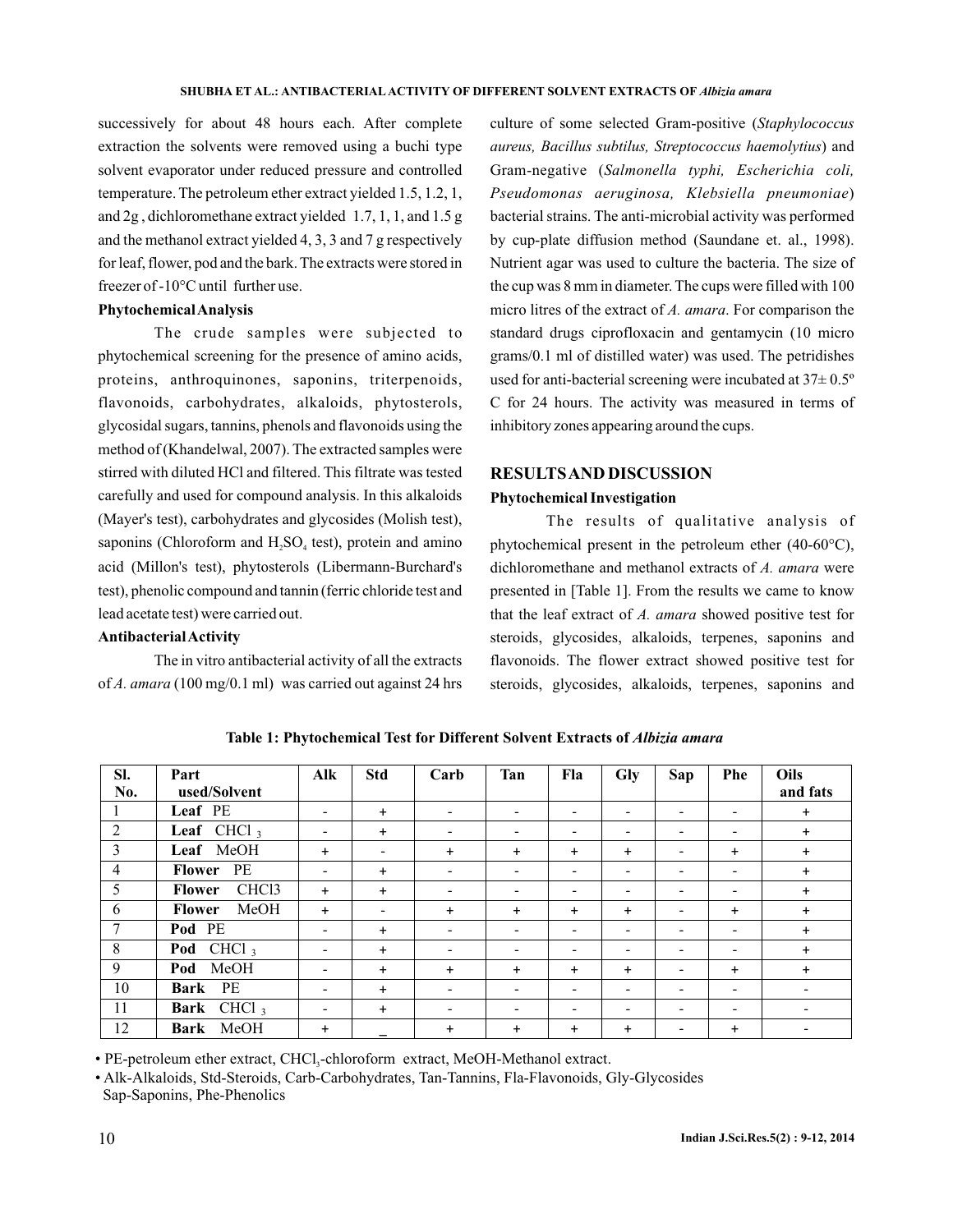| <b>Sl. No.</b> | <b>Extracts</b>                | <b>E.c.</b> | S, p. | S.a. | S.t. | <b>B.s.</b> | <b>K.p.</b> |
|----------------|--------------------------------|-------------|-------|------|------|-------------|-------------|
|                | Flower pet ether extract       | 15          | 16    | 18   | 16   | 18          | 18          |
| $\mathfrak{D}$ | Flower dichloromethane extract | 15          | 16    | 18   | 16   | 17          | 18          |
| 3              | Flower methanol extract        | 10          | 11    |      | 08   |             | 08          |
| $\overline{4}$ | Leaf pet ether extract         | 15          | 16    | 18   | 16   | 18          | 18          |
| 5              | Leaf dichloromethane extract   | 15          | 16    | 18   | 16   | 17          | 18          |
| 6              | Leaf methanol extract          | 12          | 10    |      | 10   |             | 08          |
|                | Pod pet ether extract          | 15          | 16    | 18   | 16   | 18          | 18          |
| 8              | Pod dichloromethane extract    | 15          | 16    | 18   | 16   | 17          | 18          |
| 9              | Pod methanol extract           | 12          | 11    |      | 08   |             | 08          |
| 10             | Bark pet ether extract         | 18          | 20    | 20   | 18   | 18          | 18          |
| 11             | Bark dichloromethane extract   | 20          | 16    | 18   | 18   | 19          | 18          |
| 12             | Bark methanol extract          |             |       |      |      |             |             |
| 13             | Ciprofloxacin                  | 22          | 23    | 22   | 24   | 24          | 22          |
| 14             | Gentamycin                     | 20          | 22    | 20   | 22   | 24          | 20          |
| 15             | Control                        |             |       |      |      |             |             |

**Table 2: Antibacterial Activity of Different Solvent Extract of** *Albizia amara*

Bore Size: 8 mm, 0.1 ml of test and standard sample

K.p.- *Klebsiella pneumonia, B.s.-Bacillus subtilus, S.t. Salmonella typhi, S.a. Staphyloccocus aureus,* S.p.-Streptococcus pyogens, E.c.-*Escherichia coli* 

flavonoids. The pod extract showed steroids, glycosides, alkaloids, terpenes, saponins and flavonoids. The bark extract showed the presence of steroids, glycosides, alkaloids, terpenes, saponins and flavonoids.

# **Antibacterial Testing**

The assays were repeated in triplicate and the concurrent values were taken as shown in (table 2), which show the inhibitory activity of the extracts. The activity is expressed as less active, if the zone of inhibition is 9-12 mm, moderate 15-16 mm and high greater than 17 mm. The antibacterial activity of the extract from the table it is evident that, the dichloromethane extract showed high activity than the other two solvents in all the parts of the plant of *Albizia* . From the result it is evident that the bark of *amara Albizia* amara showed greater degree of activity and hence the active compound might be in good concentration in this extract. Further research is in progress to isolate the active metabolite responsible for the activity in the bark extract of . *Albizia amara*

# **CONCLUSION**

Based on the results of the present study it is concluded that the A. amara plants have potent antibacterial activity against various bacteria's tested which might be due to the presence of different alkaloids present in the plants. Also, there is further scope to study the identification and purification of active compound(s) involved in this antimicrobial activity of A. amara.

# **ACKNOWLEDGEMENTS**

One of the author Mrs. G. Shubha is thankful to the authorities of DDPI, Education Department, Bellary, Karnataka for permitting to carry out the present work.

#### **REFERENCES**

- John M. P., Woongchon M, Long-Ze L, Geoffrey A. C., Andras N, Hildebert W., 1992. Budmunchiamines DI from Albizia amara, Phytochemistry,  $31(5)$ : 1795-1800.
- Khandelwal K. R., 2007. Practical Pharmacognosy-Techniques and experiments, Nirali Prakasam, 17th Edn.; 149-61.
- Orwa C., A. Mutua, R. Kindt, R. Jamnadass, A. Simons. 2009. Albizia amara botanical information, Agroforestery Database: a tree reference and selection guide version 4.0; p2.